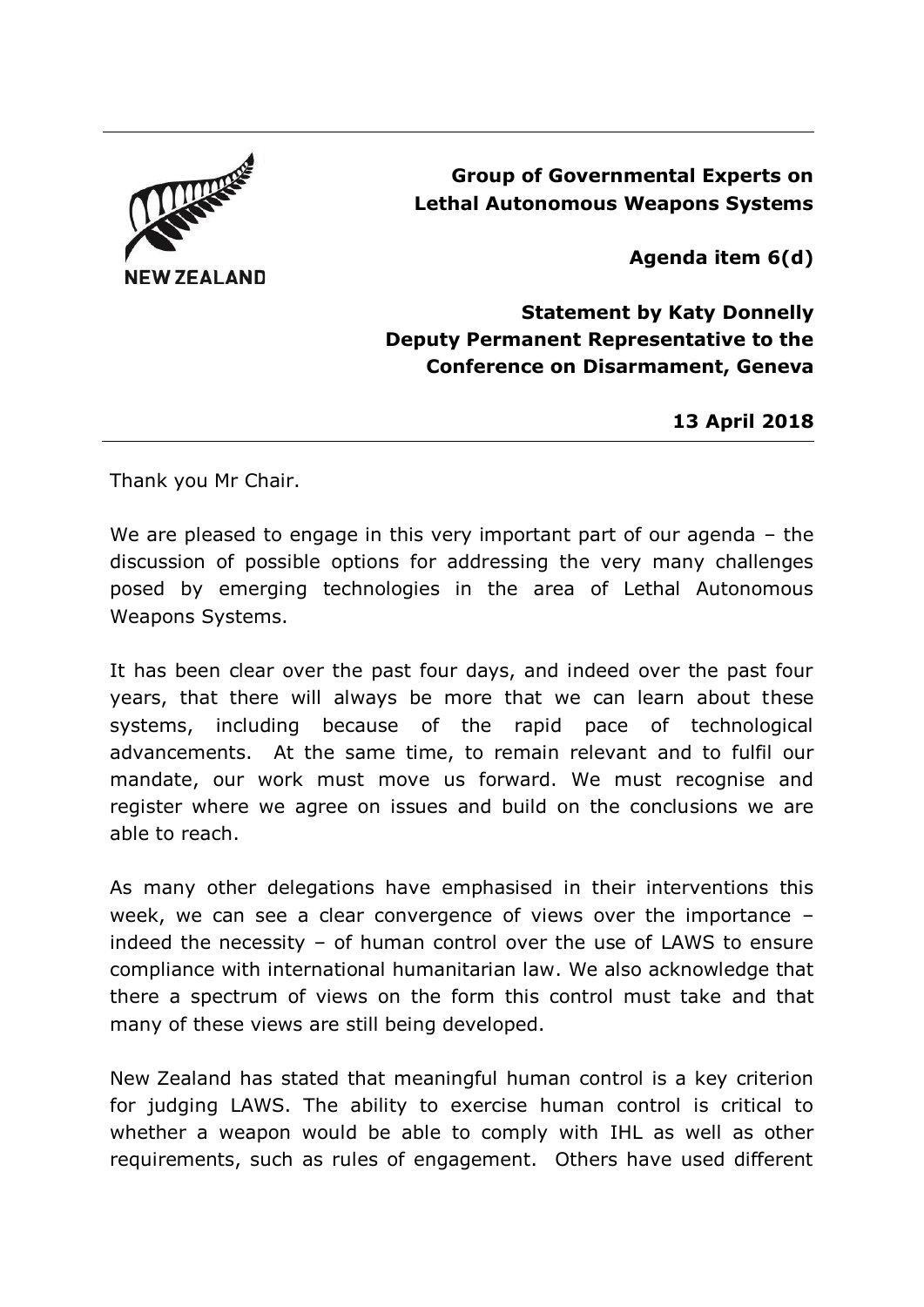formulations but the central message is the same. We continue to support the work of the GGE to develop a common understanding or working definition of what constitutes a lethal autonomous weapon system and would expect to see human control feature centrally in that definition. Such a definition could form a helpful base for our collective response to LAWS, but as has been highlighted by a number of delegations, the absence of an agreed definition does not mean we are not able to move forward.

With respect to options for addressing the challenges posed by LAWS, New Zealand has an open mind. In our view many of the proposals that have been put forward are not mutually exclusive.

At this stage, we are particularly interested in the existing obligation that all States Parties to Additional Protocol 1 have to assess the compliance with IHL of all weapons, means and methods of warfare, including LAWS – through weapons reviews. These reviews serve as an existing barrier to the development and deployment of LAWS and will form an important part of the international community's response to the challenges they pose.

It is clear, however, that further work is needed. We have found particularly valuable the presentations, interventions and exchanges that have drilled down into the detail of the challenges that LAWS would pose for weapons reviews, including the limits of existing certification methods. We have also heard the call from the ICRC for more States Parties to share their experiences with weapons reviews, and there is a clear recognition of the need for more transparency.

In New Zealand's case, and in accordance with our AP1 obligations, each emerging capability will be reviewed by New Zealand Defence Force using a multi-disciplinary approach and a determination by the Director of Defence Legal Services to ensure it is compliant with IHL. Meaningful human control will be a contextual part of that assessment, alongside the cardinal points of IHL. We are looking at our framework for weapons reviews through the lens of emerging technologies and are interested in similar work being undertaken by others.